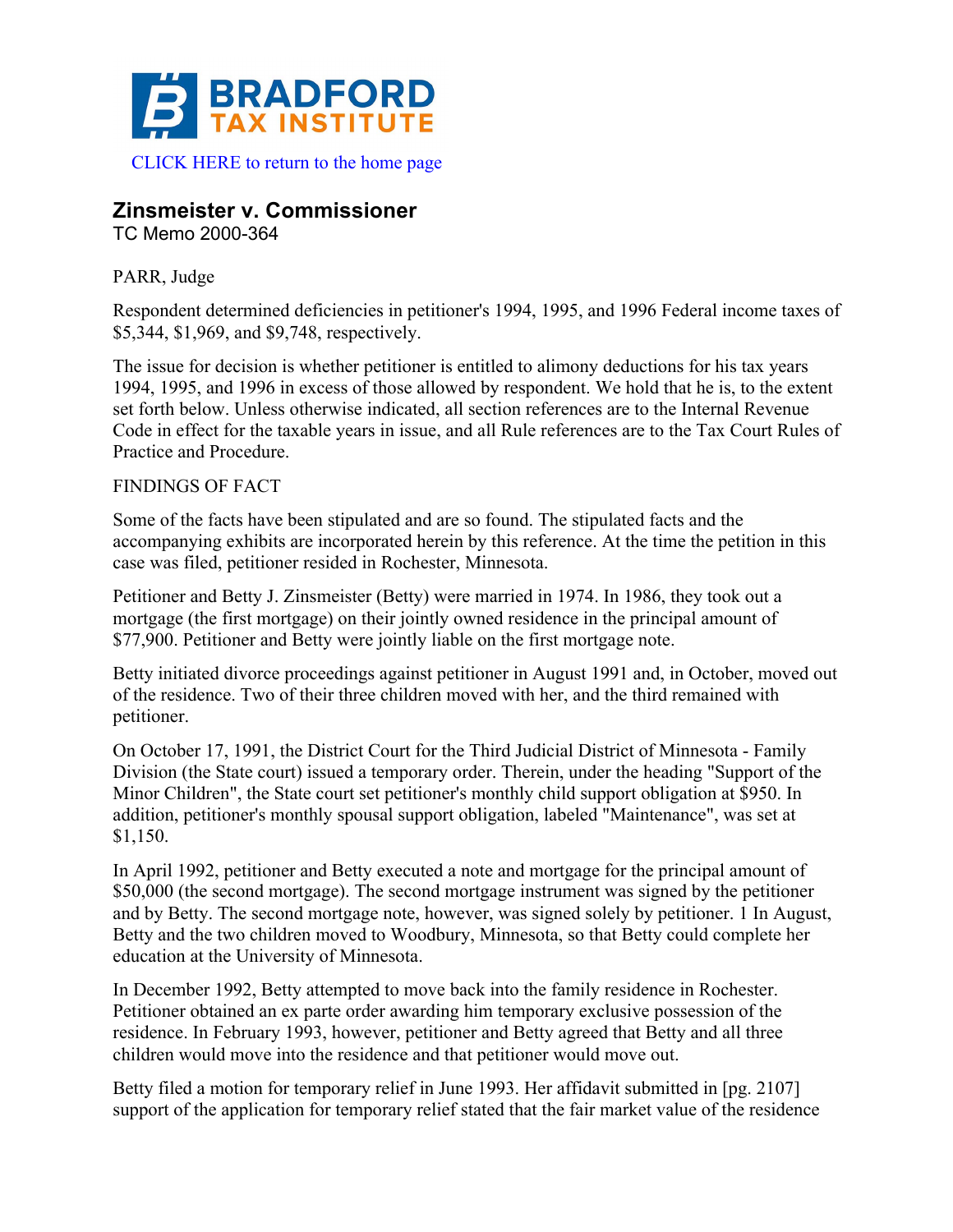was \$123,000 and that the total principal of all outstanding mortgages thereon was \$100,000. In her motion she sought, among other things, retroactive spousal maintenance and monthly child support of \$1,400, to be reduced to \$1,200 when their oldest child, Nicholas, graduated high school. She also sought payments on the two mortgages and attached a list of miscellaneous expenses to be incorporated in the order, as follows:

| Automobile repair              | \$100 |
|--------------------------------|-------|
| (broken ground effects)        |       |
| Automobile repair              | 400   |
| (brakes and struts)            |       |
| Automobile tires               | 400   |
| Veterinarian                   | 200   |
| Rob's broken trombone          | 140   |
| House insurance                | 316   |
| Automobile insurance           | 373   |
| Real estate taxes              | 684   |
| Federal taxes                  | 556   |
| Graduation expenses            | 100   |
| 1992 Income taxes              | 120   |
| Melissa's dental work          | 60    |
| Contacts                       | 120   |
| Glasses                        | 90    |
| (needed for summer internship) |       |
| Safety shoes                   | 115   |
| (needed for summer internship) |       |

In response to her motion, the State court issued a temporary order, dated July 6, 1993. The order included the following provisions:

1. Petitioner's child support was set at \$1,400 per month, retroactive to January 29, 1993, and continuing through May 1993, and then at a rate of \$1,200 per month thereafter.

2. "Temporary maintenance" was continued at \$1,150 per month.

3. Betty was awarded exclusive temporary possession of the residence.

4. Petitioner was ordered to "reimburse" Betty \$2,414 for the miscellaneous expenses she requested, with the exception of the taxes. The order listed each of those expenses, including those for the broken trombone, dental work, and graduation.

5. Petitioner was ordered to make payments on the first and second mortgages on the residence and to pay Betty for the real estate taxes she had paid in 1993.

6. Petitioner was ordered to pay \$4,000 of Betty's attorney's fees.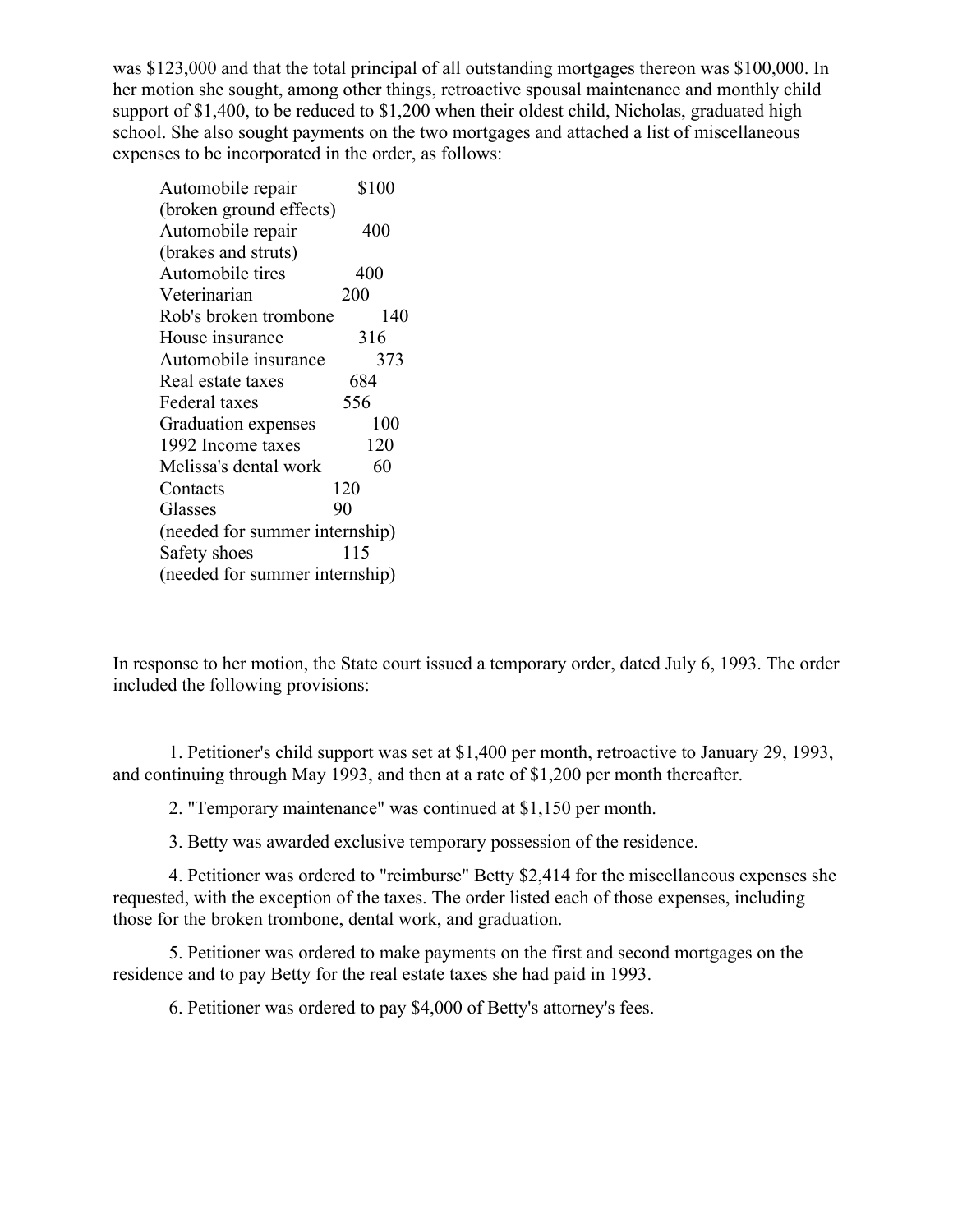As required by the temporary order, petitioner made the monthly payments of \$529.96 on the second mortgage for the months between July and December 1993. Petitioner believed that Betty's return to the residence justified his making lower payments, and, therefore, that he did not have to meet the other obligations of the order. On December 20, 1993, the State court issued a contempt order. The order provided, inter alia, that petitioner "shall pay to

\*\*\* [Betty] on or before February 1st, 1994, the sum of FIVE HUNDRED DOLLARS (\$500) as and for her attorney fees incurred in the hearing on this motion." The State court further provided that Betty "shall have judgment entered in her favor against

\*\*\* [petitioner] in the sum of FOURTEEN THOUSAND ONE HUNDRED SEVENTY-THREE AND 62/100TH (\$14,173.62), representing arrearages, including attorney's fees unpaid, as heretofore set forth in this order."

In the memorandum that accompanied its order, the State court explained that the "arrearages" of \$14,173.62 consisted of: [pg. 2108]

1. Past-due spousal maintenance/support payments of \$2,550;

2. Reimbursement to Betty of three payments she had made on the first mortgage, totaling \$2,262.81;

3. Payments on the first mortgage for the prior months of August, September, and October totaling \$2,262.81;

4. Reimbursement to Betty for real estate taxes on the residence of \$684, which she had paid in May 1993;

5. Reimbursement to Betty of the miscellaneous expenses of \$2,414 that she had incurred; and

6. Betty's attorney's fees of \$4,000.

The order further provided that if petitioner did not make the payments ordered, he would be jailed for contempt. In January 1994, petitioner made a lump-sum payment to Betty of the amount owing, a total of \$14,673. This amount included the newly added reimbursement of an additional \$500 for attorney's fees.

On March 18, 1994 the State court entered a "Judgment and Decree", dissolving petitioner's and Betty's marriage. The decree included the following provisions:

1. Petitioner's monthly child support was set at \$1,500 from April 1994 through June 1996 and \$1,250 from July 1996 through June 1998;

2. Petitioner's monthly payment of "spousal maintenance" was set at \$1,400;

3. Betty was awarded the residence subject to a lien in favor of petitioner in the amount of \$42,000, with interest at the rate of 6 percent per annum; and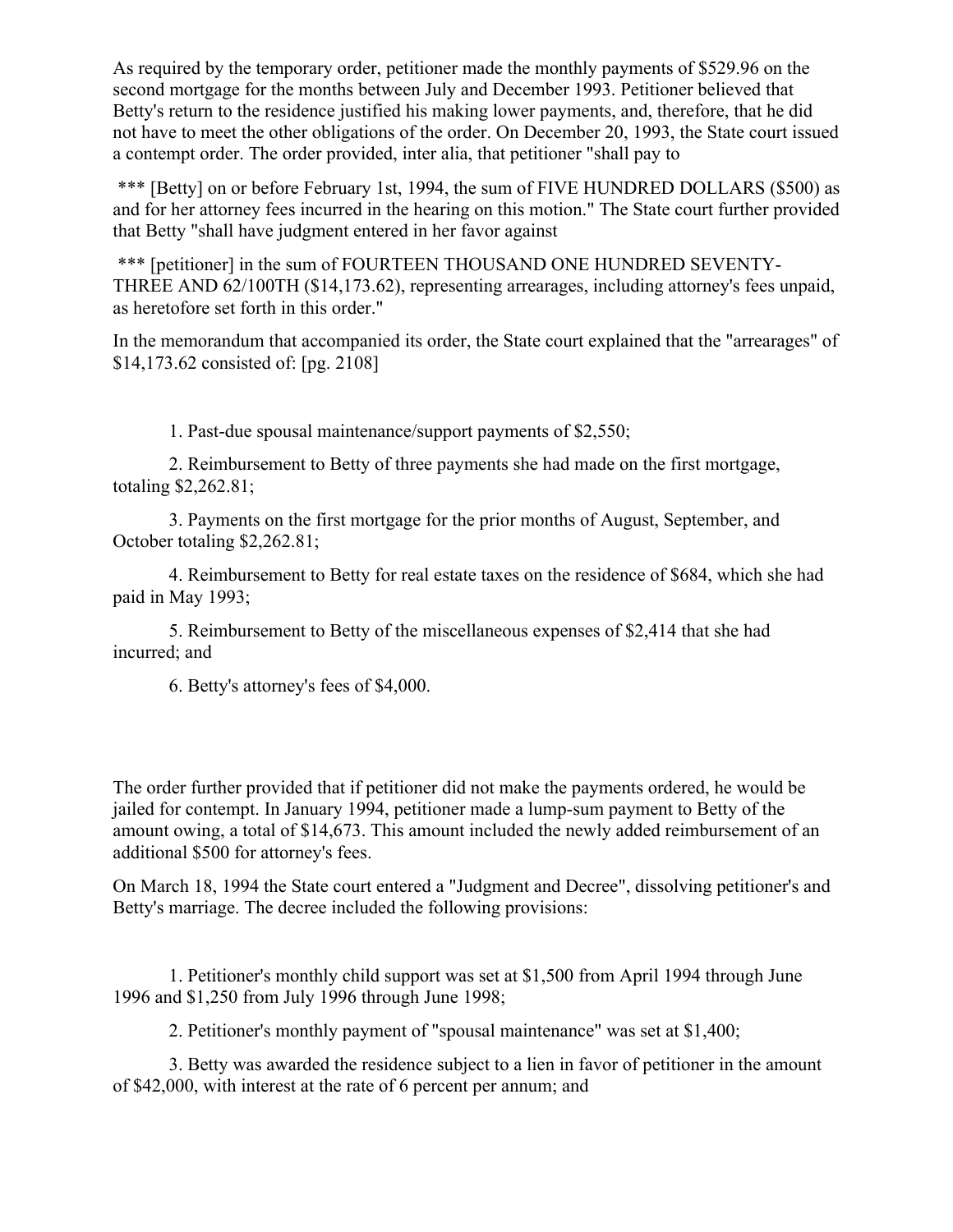4. Betty was ordered to make payments on the first mortgage, and petitioner was ordered to make payments on the second mortgage.

The decree stated: "Notwithstanding the foregoing, the obligation for maintenance payments shall terminate upon the death of the wife or upon her remarriage." The decree further provided: "It is specifically understood and agreed that all future maintenance payments to the wife shall be deductible by the husband and taxable to the wife."

The decree continued with a description of Betty's custody rights, of petitioner's visitation rights, and of his support obligations for the three children. It specified that petitioner was entitled to claim the children as exemptions for State and Federal income tax purposes.

The family residence went to Betty subject to the lien of \$42,000 in favor of petitioner payable at the latest by July 1, 1996. The State court ordered that Betty "immediately seek to re-finance the first mortgage for an amount sufficient to satisfy the first mortgage and husband's lien by seeking a 30 year adjustable rate mortgage." An immediate refinancing did not occur, however, and the decree's provisions relating to the payment of the mortgages continued in effect.

Pursuant to the Judgment and Decree, petitioner made the spousal maintenance payments from April 1994 through June 1996. He made the second mortgage payments from April 1994 through August 1996.

Betty graduated from the University of Minnesota and began work in Newton Falls, New York. On July 17, 1996, the State court entered an Amended Judgment and Decree. Therein petitioner's monthly child support payments were reduced from \$1,500 to \$1,408.75 and his monthly spousal maintenance payments to \$500.

In August 1996, petitioner obtained an unsecured line of credit to pay off the second mortgage. Later that month, Betty sold the residence; petitioner received compensation for his \$42,000 lien from the proceeds; and Betty relocated to Canton, New York. Petitioner continued to make the \$500 spousal maintenance payments at least through the end of 1996, the last of the years at issue.

For Federal income tax purposes, petitioner used the filing status "single" for each of the years at issue. In his Federal income tax return for 1994, petitioner deducted \$33,943 as alimony paid. In the notice of deficiency, respondent allowed \$17,050 of the alimony deductions and disallowed the balance. The amounts allowed included the court-ordered monthly maintenance payments of \$900 for the first 3 [pg. 2109] months of 1994 2 and the court-ordered maintenance payments of \$1,400 for the last 9 months of 1994. Respondent also allowed petitioner to deduct the \$1,750 of past-due spousal support payments which he paid in January 1994 pursuant to the court's contempt order. The disallowed alimony deductions for that year totaled \$16,893 and included the balance of the items that petitioner was required to pay by the contempt order, consisting of the following:

- 1. Past-due first mortgage payments of \$4,525,
- 2. Past-due second mortgage payments of \$4,770,
- 3. Real Estate taxes on the residence of \$684,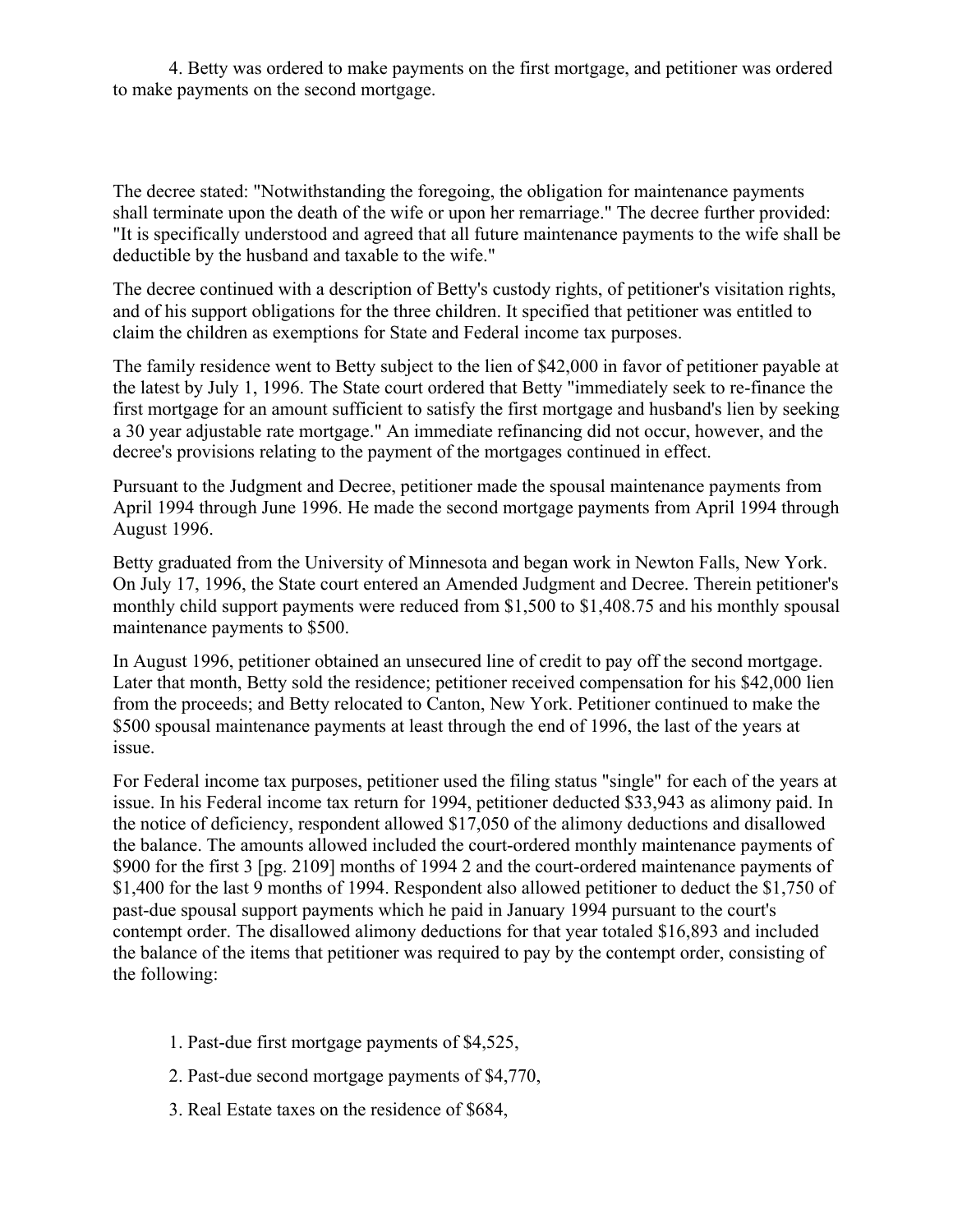- 4. The miscellaneous expenses of \$2,414, and
- 5. Betty's accrued legal expenses of \$4,500.

For his taxable year 1995, petitioner deducted, as alimony, a total of \$23,160. Of this amount, respondent allowed the deduction of the court-ordered monthly maintenance payments of \$16,800. The \$6,360 balance, which respondent disallowed, represented the monthly payments on the second mortgage made by petitioner during that year.

For the taxable year 1996, petitioner claimed alimony deductions of \$45,020. Respondent allowed \$11,400, consisting of the court-ordered maintenance payments of \$1,400 per month for the first 6 months of that year, plus the reduced amount of \$500 per month for the last 6 months. The disallowed alimony, totaling \$33,619.68, consisted of petitioner's 8 months of payments on the second mortgage at \$529.96, plus the \$29,380 amount petitioner used to pay off the balance of the second mortgage in August 1996.

## **OPINION**

The issue in this case is whether certain payments made by petitioner pursuant to the court orders and decrees in his divorce proceeding are "alimony or separate maintenance payments" as defined in section 71. If so, they are deductible by petitioner in the year paid. See secs. 71(a), 215(a). Alimony does not include any part of a payment which the terms of the divorce instrument fix as a sum payable for the support of the children of the payer spouse. See sec. 71(c).

Congress amended section 71 in the Deficit Reduction Act of 1984, Pub. L. 98-369, sec. 422(a), 98 Stat. 795. The purpose behind the amendment was to define more precisely the payments that would constitute alimony, deductible by the payor. See H. Rept. 98-432 (part 2) at 1495 (1984), which provides:

The committee believes that a uniform Federal standard should be set forth to determine what constitutes alimony for Federal tax purposes. This will make it easier for the Internal Revenue Service, the parties to a divorce, and the courts to apply the rules to the facts in any particular case \*\*\*

Section 71(b)(1), as amended, now defines "alimony or separate maintenance payment" as:

any payment in cash if -

(A) such payment is received by (or on behalf of) a spouse under a divorce or separation instrument,

(B) the divorce or separation instrument does not designate such payment as a payment which is not includible in gross income under this section and not allowable as a deduction under section 215,

(C) in the case of an individual legally separated from his spouse under a decree of divorce or of separate maintenance, the payee spouse and the payor spouse are not members of the same household at the time such payment is made, and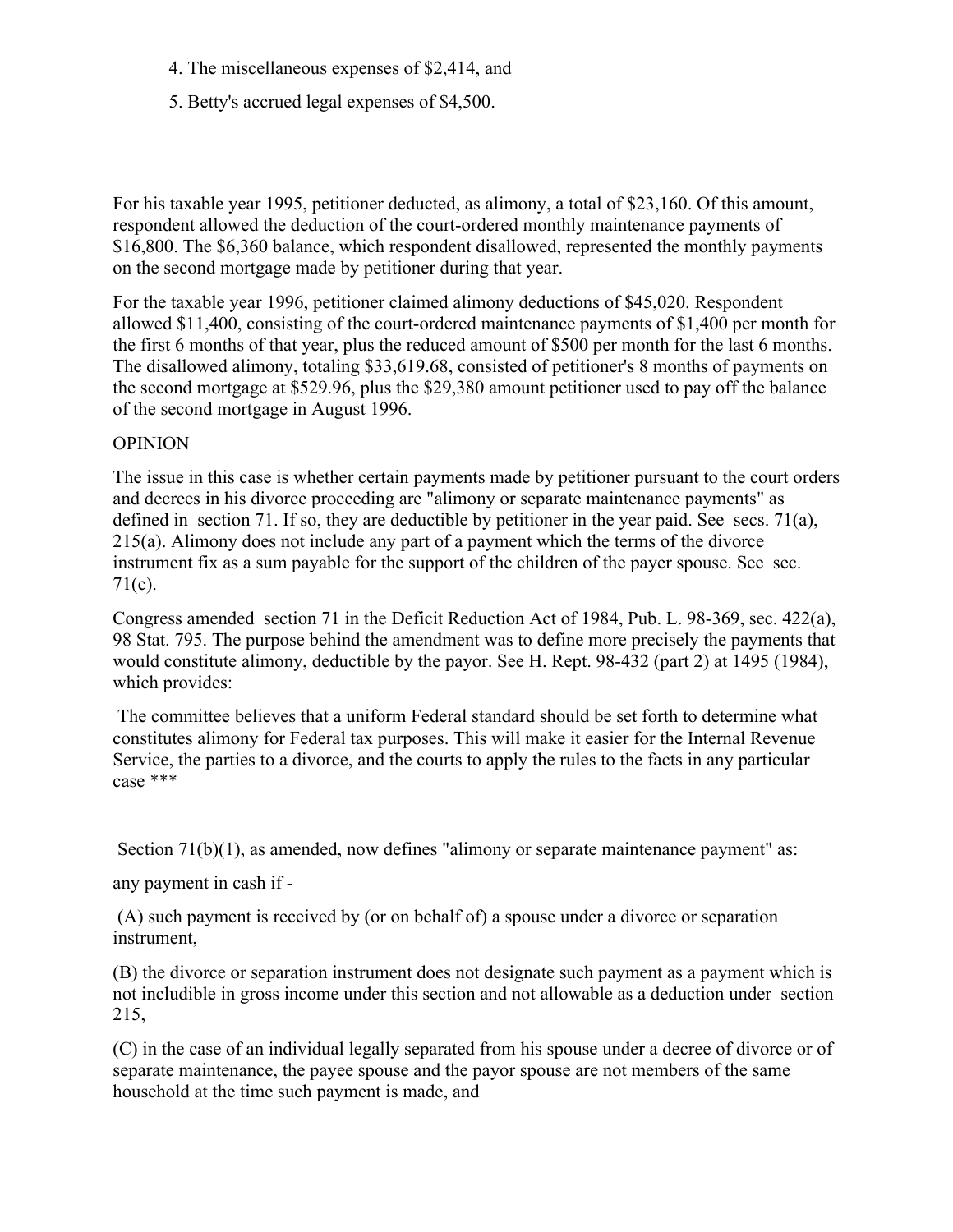(D) there is no liability to make any such payment for any period after the death of the payee spouse and there is no liability to make any payment (in cash or property) as a substitute for such [pg. 2110] payments after the death of the payee spouse.

In this case, there is no dispute that the payments at issue satisfy subparagraphs  $(B)$  and  $(C)$  of section  $71(b)(1)$ . The disputed issues are whether the payments at issue satisfy the requirements of subparagraphs (A) and (D) of that section.

Qualification under subparagraph (A) centers on the question of whether the payments at issue were "received by (or on behalf of)" Betty. Petitioner insists that all the disputed payments were made on Betty's behalf. Respondent concedes that petitioner made some of these payments on behalf of Betty, but he counters that the bulk of the payments redounded to petitioner's benefit, and not to Betty's.

We agree with respondent. Initially, respondent correctly concedes that, at least for 1994, many of the payments were made on behalf of Betty. Petitioner's payment of \$4,500 of Betty's accrued attorney's fees were clearly made to Betty and on her behalf. See Hopkinson v. Commissioner, T.C. Memo. 1999-154 [1999 RIA TC Memo ¶99,154].

Most of the \$2,414 in reimbursed miscellaneous expenses were paid to Betty and on her behalf. The language of section 71(c), however, directs that some part of the miscellaneous payments are nondeductible child support. The language of section 71(c) is clear that for payments to be child support, the written divorce instrument by its terms must fix a sum which is payable as child support. We therefore hold that the \$140 paid for Rob's broken trombone, the \$100 for Nicholas' graduation expenses, and the \$60 for Melissa's dental work meet the requirements of section 71(c). By separately identifying those amounts, the State court's order for temporary support fixed those sums as child support under section 71(c), and not alimony. Accordingly, under section 215(a), petitioner may not deduct those amounts.

Different considerations come into play regarding whether petitioner's payment of the mortgages and taxes in 1994 were on Betty's behalf. When a divorce court orders one spouse to make payments on a mortgage for which both spouses are jointly liable, a portion of such payments discharges the legal obligation of the other spouse. In such circumstances the payee spouse has received income under the general principle of Old Colony Trust Co. v. Commissioner, 279 U.S. 716 [7 AFTR 8875] (1929) (payment by a third party of a person's legal obligation is taxable income to that person). Accordingly, in such cases, one-half of the mortgage payment is includable in the gross income of the payee spouse and, to the extent it otherwise qualifies as alimony, it is deductible by the payor spouse as alimony. See Taylor v. Commissioner, 45 T.C. 120, 123-124 (1965); Simpson v. Commissioner, T.C. Memo. 1999-251 [1999 RIA TC Memo ¶99,251]; Zampini v. Commissioner, T.C. Memo. 1991-395 [1991 TC Memo ¶91,395]; Rev. Rul. 67-420, 1967-2 C.B. 63; see also sec. 1.71-1T(b), Q&A-6, Temporary Income Tax Regs., 49 Fed. Reg. 34455 (Aug. 31, 1984).

Applying those principles here, we hold that petitioner may deduct as alimony one-half the payments on the first mortgage that he made in 1994 pursuant to the orders of the State court. Petitioner's reimbursement to Betty in 1994 of the 1993 real estate taxes and home insurance premiums produces the same result; one half of those amounts were for the benefit of Betty, who, in 1993, held title jointly with petitioner. Those amounts also constitute alimony paid by petitioner in 1994. See Leventhal v. Commissioner, T.C. Memo. 2000-92 [TC Memo 2000-92].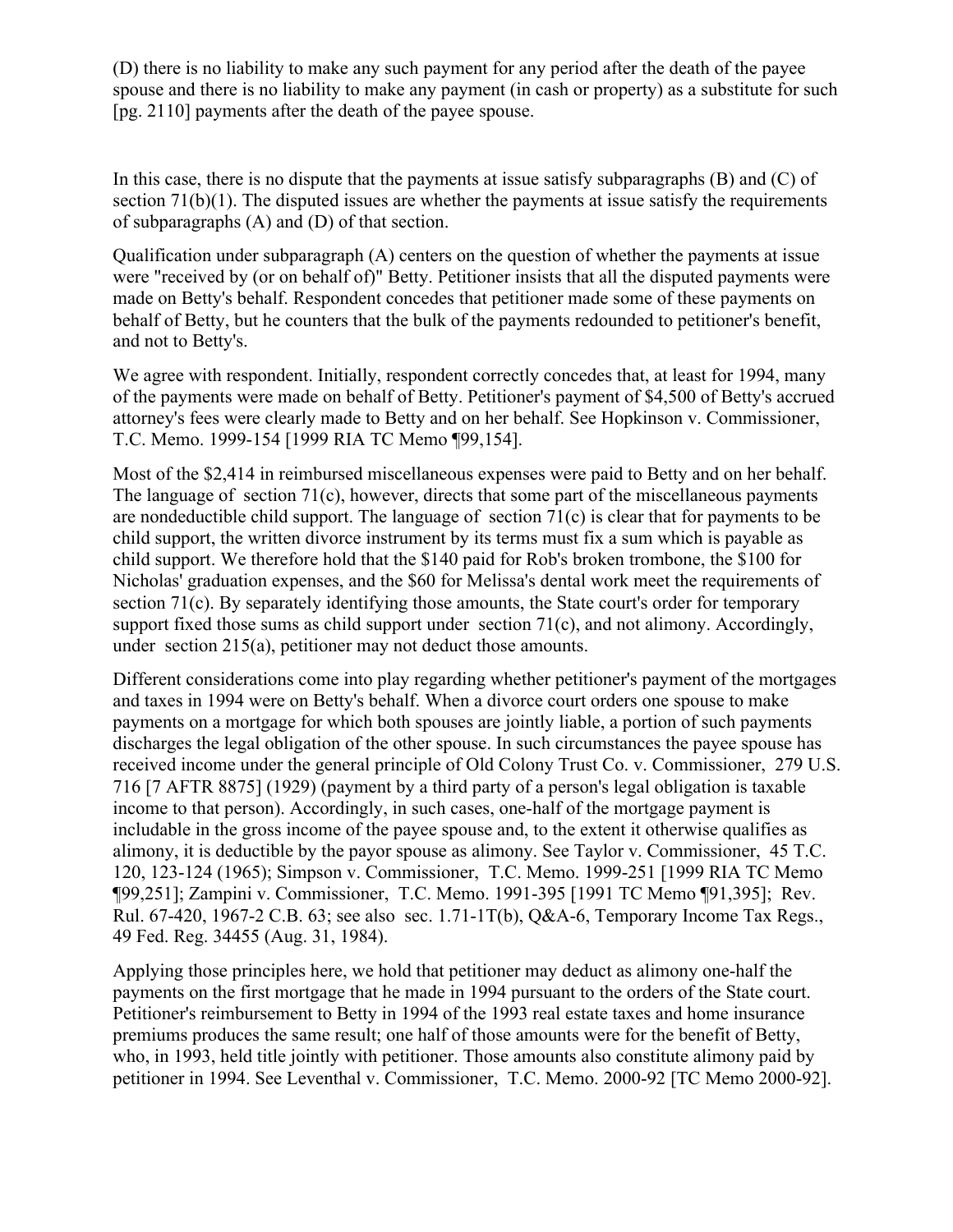The other payments at issue in 1994, 1995, and 1996 all consist of petitioner's court-ordered payments upon the second mortgage. Petitioner alone was liable on the note securing the second mortgage. When petitioner made payments on the second mortgage, the payments discharged petitioner's liabilities, not Betty's.

Moreover, the evidence does not establish that petitioner's payments benefited Betty by increasing the amount she would receive on a subsequent sale of the residence. The record does not disclose the price at which Betty sold the residence. In June 1993, however, Betty's affidavit submitted in support of an application for temporary relief stated that the fair market value of the residence was \$123,000 and that the total principal of all outstanding [pg. 2111] mortgages thereon was \$100,000. At trial, petitioner indicated that Betty's calculations were roughly accurate. He suggested that the fair market value was perhaps \$130,000 and the total of the mortgages was \$110,000. The equity in the residence was at most approximately \$30,000. Petitioner, however, had a lien against the residence for \$42,000. Taking into account the amount of his lien and the lack of proof as to the sales price of the residence, the record does not establish how much, if any, proceeds from the sale would benefit Betty. See Taylor v. Commissioner, supra at 123-124.

We conclude that petitioner's payments on the second mortgage are not payments of alimony under section  $71(b)(1)(A)$ , nor are they deductible as such.

We therefore hold (as respondent in fact concedes) that much of the \$14,673 lump-sum payment by petitioner in January 1994 pursuant to the contempt order was made for the benefit of Betty under subparagraph section  $71(b)(1)$ . The payments for her benefit include the attorney's fees, most of the miscellaneous expenses and one-half the first mortgage, home insurance and real estate taxes paid. 3

In holding that only some of the payments at issue were made on behalf of Betty, we reject petitioner's contention that he paid all these amounts to Betty or on her behalf. Petitioner contends that all the payments come within the broad statutory definition of "maintenance" under Minnesota law.

"Maintenance" means an award made in a dissolution or legal separation proceeding of payments from the future income or earnings of one spouse for the support and maintenance of the other. [Minn. Stat. sec. 518.54, subd. 3 (West 1990 & Supp. 1999-2000).]

Petitioner places too much emphasis on the definition of the word "maintenance" in the Minnesota statute. "Although the property interests of divorcing parties are determined by state law, federal law governs the federal income tax treatment of that property." Hoover v. Commissioner, 102 F.3d 842, 845 [78 AFTR 2d 96-7589] (6th Cir. 1996) (citing Green v. Commissioner, 855 F.2d 289, 292 [62 AFTR 2d 88-5372] (6th Cir. 1988)), affg. T.C. Memo. 1995-183 [1995 RIA TC Memo ¶95,183]. Accordingly, a State statute's definition of certain items as "maintenance" or "alimony" does not control the Federal taxation of those items when those items fail to satisfy the definition of alimony contained in section  $71(b)(1)$ . See Hoover v. Commissioner, supra; Baker v. Commissioner, T.C. Memo. 2000-164 [TC Memo 2000-164]. Here, as we have held, Federal law determines, for income tax purposes, the amount of the payments that were paid on Betty's behalf and thus constitute alimony within the meaning of section  $71(b)(1)$ .

We also reaffirm our ruling at trial in which we rejected, as irrelevant, evidence of the parties' intent as to the nature of the payments at issue. The statutory definition of alimony in section 71(b)(1) does not include a consideration of the parties' intent. The omission is deliberate. As the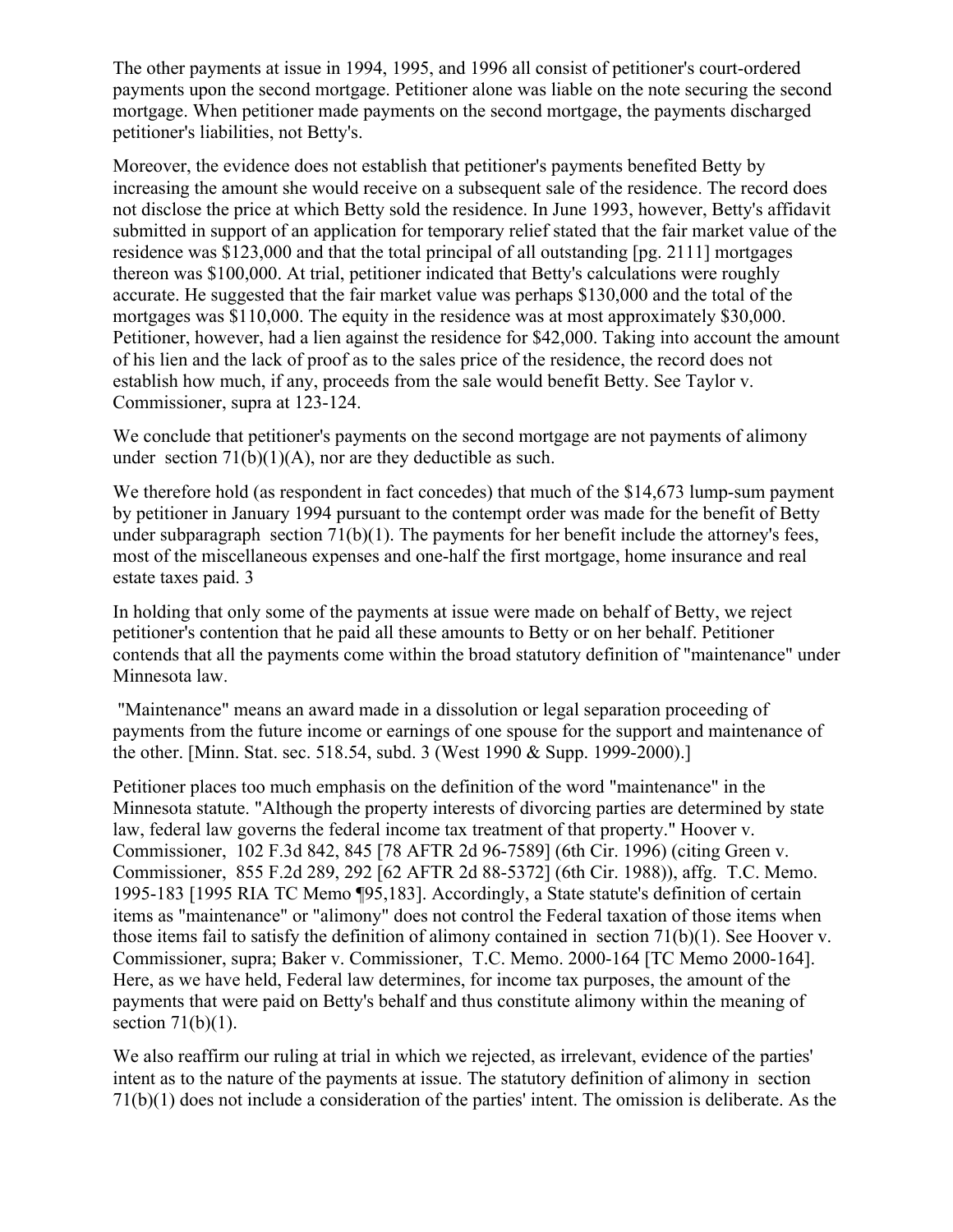Court of Appeals for the Sixth Circuit has noted, in amending section 71(b), Congress sought to eliminate "subjective inquiries into intent and the nature of payments that had plagued the courts in favor of a simpler, more objective test". Hoover v. Commissioner, supra. 4

Nor can we accept petitioner's arguments specifically addressed to the "alimony" status of his payments on the second mortgage. Petitioner argues that, pursuant to the divorce decree, his payments on the second mortgage note were made on a house he no longer owned. Thus, he concludes, his payments on the second mortgage were made on Betty's behalf. Petitioner's argument ignores his failure to establish that Betty would benefit [pg. 2112] economically from his payments on the second mortgage. See Taylor v. Commissioner, supra. Accordingly, those payments would not be made on behalf of Betty and would not meet the definition of alimony in section  $71(b)(1)$ .

We recognize that, if petitioner had not made the second mortgage payments, the resulting foreclosure might have interfered with Betty's rent-free use of the house. This possibility, however, does not transform petitioner's nondeductible payment on his personal debt into deductible alimony. See Bradley v. Commissioner, 30 T.C. 701, 707 (1958); cf. sec. 1.71- 1T(b), Q&A-6, Temporary Income Tax Regs., 49 Fed. Reg. 34455 (Aug. 31, 1984).

As we have held, some of the payments in issue - the attorney's fees, most of the miscellaneous expenses and one-half the first mortgage, home insurance and real estate taxes - were payments on behalf of Betty and thus satisfy the requirements of section 71(b)(1)(A).

As to these particular payments, however, respondent contends that they fail to qualify as alimony on the additional ground that they do not satisfy the requirement that "there is no liability to make any such payment for any period after the death of the payee spouse". Sec. 71(b)(1)(D). Accordingly, respondent concludes, these payments are not alimony. We agree with respondent insofar as the attorney's fees are concerned; otherwise, we disagree.

In the Deficit Reduction Act of 1984, Congress imposed the requirement that alimony payments must relate solely to periods before the death of the payee. See section  $71(b)(1)(D)$ , as amended by the Deficit Reduction Act of 1984, Pub. L. 98-369, sec. 422(a), 98 Stat. 795. Under that Act, the provision that alimony payments terminate with the payee's death was required to be set forth in the divorce or separation agreement. In 1986, however, Congress removed the requirement that the termination-at-death provision be specifically set forth in the divorce or separation agreement. See Tax Reform Act of 1986, Pub. L. 99-514, sec. 1843(b), 100 Stat. 2853. Thus, payments now qualify as long as termination would occur automatically under State law.

In section  $71(b)(1)(D)$ , Congress recognized that payments would operate to support and maintain the payee only if they related to periods before her death, and that payments for periods after her death obviously would not provide such support. The relevant legislative history explains:

In order to prevent the deduction of amounts which are in effect transfers of property unrelated to the support needs of the recipient, the bill provides that a payment qualifies as alimony only if the payor (or any person making a payment on behalf of the payor) has no liability to make any such payment for any period following the death of the payee spouse. [H. Rept. 98-432 (part 2), at 1496 (1984).]

Under Minnesota law, temporary orders in a divorce proceeding terminate when the underlying proceeding is consummated by dismissal or otherwise. See Minn. Stat. 518.131, subd. 5 (2000); Richardson v. Richardson, 15 N.W.2d 127 (Minn. 1944). Similarly, an order of civil contempt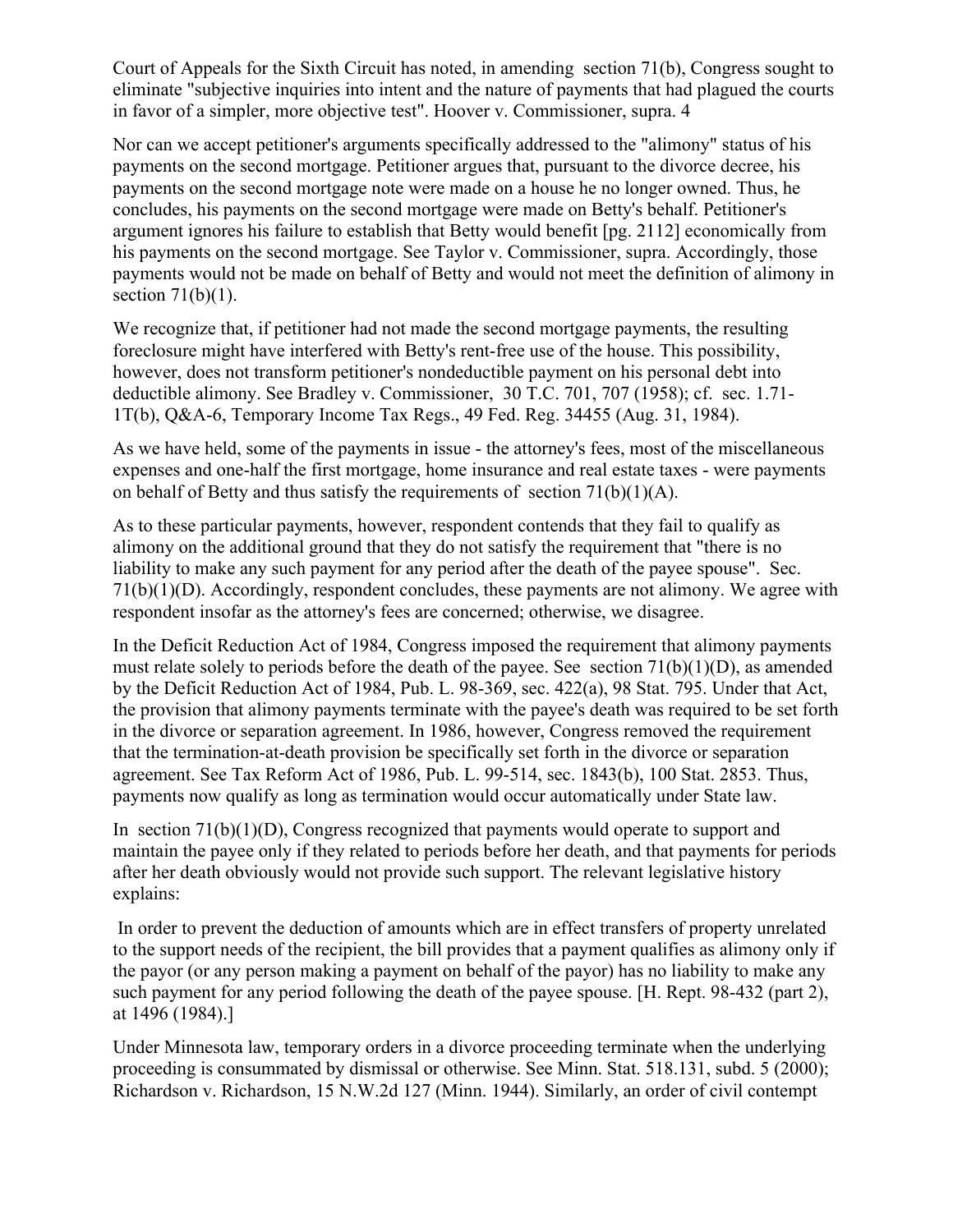for failure to obey an order pending a final divorce decree loses its "force and life" with a judgment of dismissal. In re Fanning, 41 N.W. 1074 (Minn. 1889). Minnesota law also provides that a suit for a divorce abates when either spouse has died. See Tikalsky v. Tikalsky, 208 N.W. 180 (Minn. 1926).

Minnesota law, however, expressly provides that an award of attorney's fees, even if made in a temporary order, survives the underlying action for a divorce. The relevant statute provides:

An award of attorney's fees made by the court during the pendency of the proceeding or in the final judgment survives the proceeding and if not paid by the party directed to pay the same may be enforced as above provided or by a separate civil action brought in the attorney's own name. If the proceeding is dismissed or abandoned prior to determination and award of attorney's fees, the court may nevertheless award attorney's fees upon the attorney's motion. The award shall also survive the proceeding and may be enforced in the same man-[pg. 2113] ner as last above provided. [Minn. Stat. sec. 518.14 subd. 1 (West 1990 & Supp. 1999-2000).]

Here, the payments which remain at issue were all originally ordered to be paid in the temporary order of June 1993 and again in the contempt order of December 1993. With the exception of the attorney's fees, Minnesota law provides that the effect of such orders would have ended with Betty's death, which would have terminated her divorce action. It follows that, as to those payments, petitioner had no liability for any period following the death of the payee. Therefore, those payments other than the attorney's fees constitute alimony under section  $71(b)(1)(D)$ .

Respondent's arguments to the contrary are misplaced. Initially, respondent correctly acknowledges that, under Minnesota law, the obligation to pay "maintenance" terminates with the death of the payee spouse. See Minn. Stat. sec. 518.64, subd. 3 (West 1990 & Supp. 1999- 2000):

Unless otherwise agreed in writing or expressly provided in the decree, the obligation to pay future maintenance is terminated upon the death of either party or the remarriage of the party receiving maintenance.

In the notice of deficiency, respondent has accordingly allowed, as alimony deductions, the regular periodic payments of spousal support that the State court specifically identified as "maintenance".

Respondent also points out, however, that when the Minnesota court ordered the payment of arrearages, it failed to designate some of them as "maintenance" or to specify that they would end with Betty's death. Many of the payments that we have found were made on behalf of Betty specifically the attorney's fees, miscellaneous expenses, mortgage payments, home insurance, and real estate taxes - lacked that label. Respondent accordingly urges that neither the pertinent State statutes nor the State court's orders provide that the payments in dispute would terminate on the death of the payee spouse. Thus, respondent concludes, these specific payments do not meet the requirement imposed by section  $71(b)(1)(D)$ .

Respondent has placed too much emphasis on the State court's failure to describe the payments as "maintenance". Respondent's argument overlooks consideration that, whatever they are called, these payments (with the exception of the attorney's fees) will end with the death of the payee spouse. They thus satisfy the requirement to be treated as alimony contained in section  $71(b)(1)(D)$ .